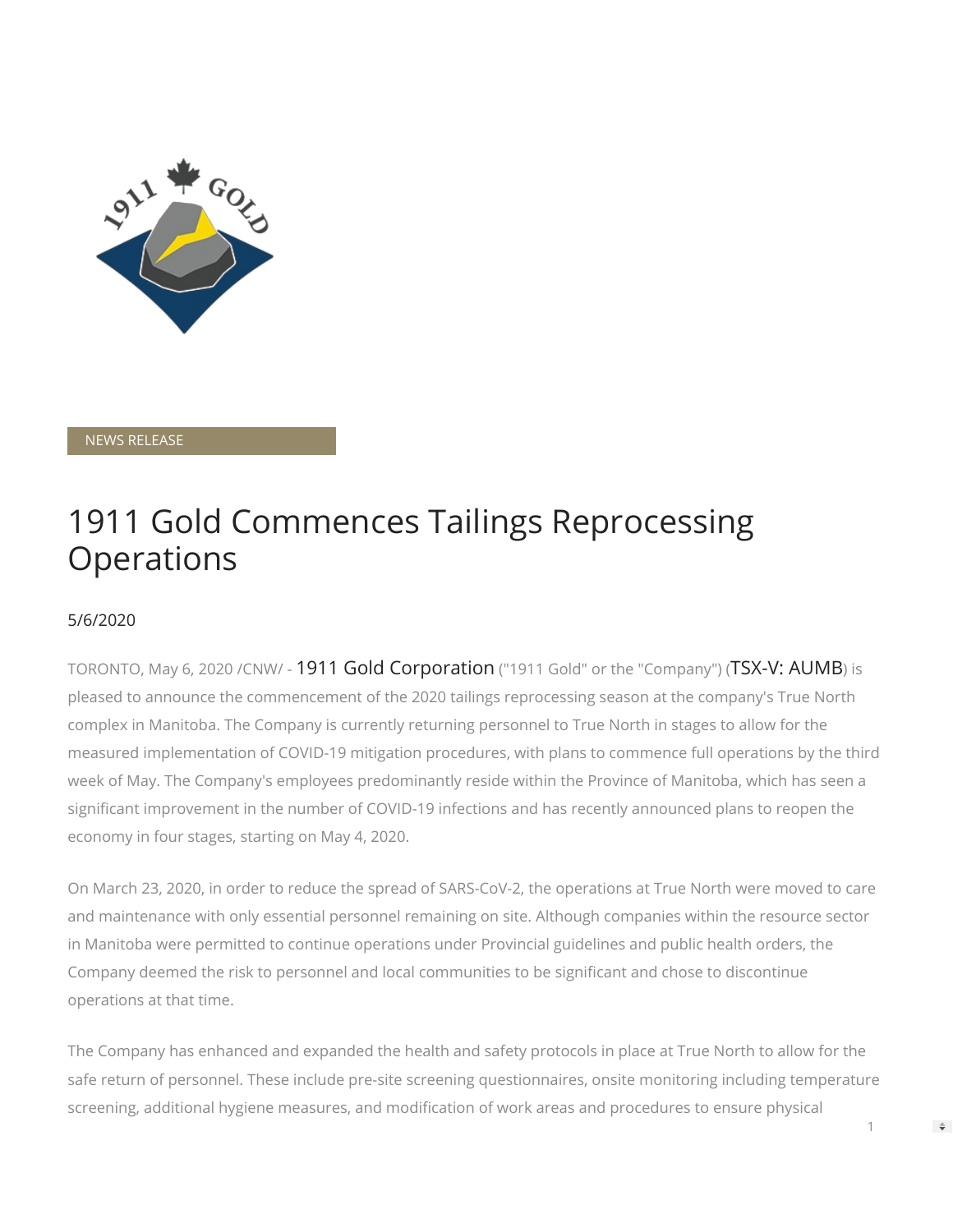distancing as well as the use of appropriate personal protective equipment. Further detail can be found on the website at **[https://www.1911gold.com/corporate/governance/COVID-19-Response-Measures/default.aspx](https://c212.net/c/link/?t=0&l=en&o=2796795-1&h=348366910&u=https%3A%2F%2Fwww.1911gold.com%2Fcorporate%2Fgovernance%2FCOVID-19-Response-Measures%2Fdefault.aspx&a=https%3A%2F%2Fwww.1911gold.com%2Fcorporate%2Fgovernance%2FCOVID-19-Response-Measures%2Fdefault.aspx)**.

Ron Clayton, 1911 Gold President and CEO, commented, "We are pleased to see the return of our employees and the resumption of activity at True North. Keeping our people and communities safe will continue to be our priority and we will continue to monitor the situation daily. With the safety measures we have put in place and the responsiveness of site personnel to these measures, we are confident that we can operate safely and effectively, and continue to create long term value for our stakeholders. We continue to praise the efforts of all those special people that have and continue to provide health care and essential services in this difficult time."

With the commencement of tailings reprocessing operations, the Company expects to process approximately 1,250 tonnes per day at an average grade of 0.8 grams per tonne. With the four week delay in starting the tailings reprocessing operations, the Company will experience a shortened operating season however, by focusing on higher priority areas, should be able to produce at levels comparable to previous operating years.

## About 1911 Gold Corporation

1911 Gold is a junior gold producer and explorer that owns the True North mine and mill complex, and is reprocessing historic tailings on a seasonal basis. In addition to operating True North at Bissett, Manitoba, 1911 Gold holds approximately 54,000 hectares of highly prospective land within and adjacent to the Rice Lake greenstone belt. 1911 Gold believes its land package is a prime exploration opportunity, with potential to develop a mining district centred on its True North facility. The Company also owns the Tully project near Timmins, Ontario, and intends to focus on both organic growth opportunities and accretive acquisition opportunities in North America.

1911 Gold's True North complex and exploration land package are located within the traditional territory of the Hollow Water First Nation, signatory to Treaty No. 5 (1875-76). 1911 Gold looks forward to maintaining open, cooperative and respectful communication with the Hollow Water First Nation in order to build mutually beneficial working relationships.

ON BEHALF OF THE BOARD OF DIRECTORS

Ron Clayton President and CEO

## CAUTIONARY STATEMENT REGARDING FORWARD-LOOKING INFORMATION

 $\mathfrak{D}$ 

 $\Rightarrow$